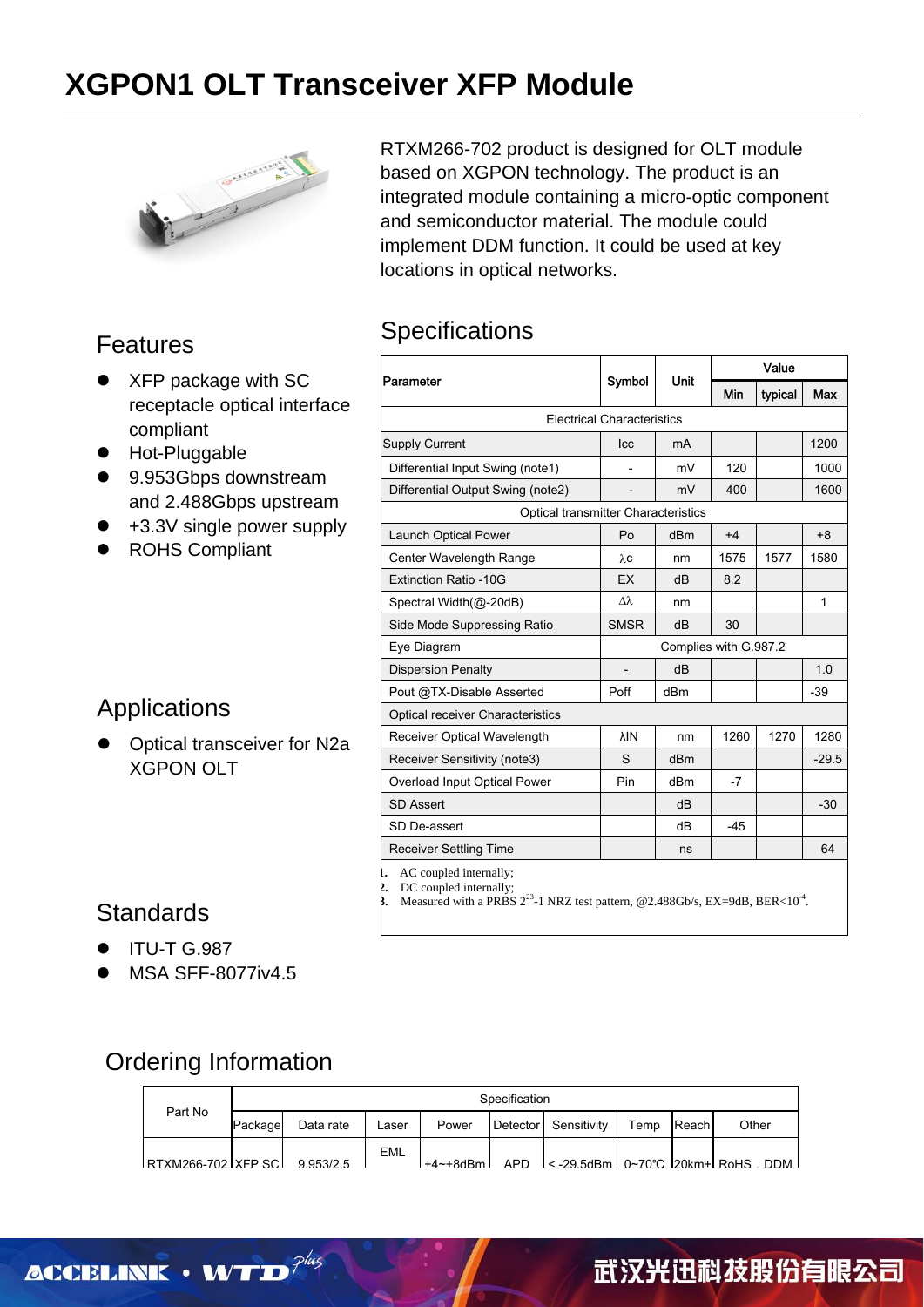# **XGPON1 OLT Transceiver XFP Module**

## **Absolute Maximum Ratings**

| Parameter                 | Symbol    | <b>Unit</b> | Min | Max    |
|---------------------------|-----------|-------------|-----|--------|
| Storage Temperature Range | Ts        | оC          | -40 | $+85$  |
| <b>Relative Humidity</b>  | <b>RH</b> | %           |     | 95     |
| Power Supply Voltage      | Vcc       |             |     | $+3.6$ |

## **Recommended Operating Conditions**

| Parameter                        | Symbol | Unit | Min  | <b>Typ</b> | Max  |
|----------------------------------|--------|------|------|------------|------|
| Operating Case Temperature Range | Тc     | оC   |      |            | 70   |
| Power Supply Voltage             | Vcc    |      | 3.13 | 3.3        | 3.47 |
| Power Consumption                | D      | W    |      |            |      |

## **Principle diagram**



# **Electric Ports Definition**